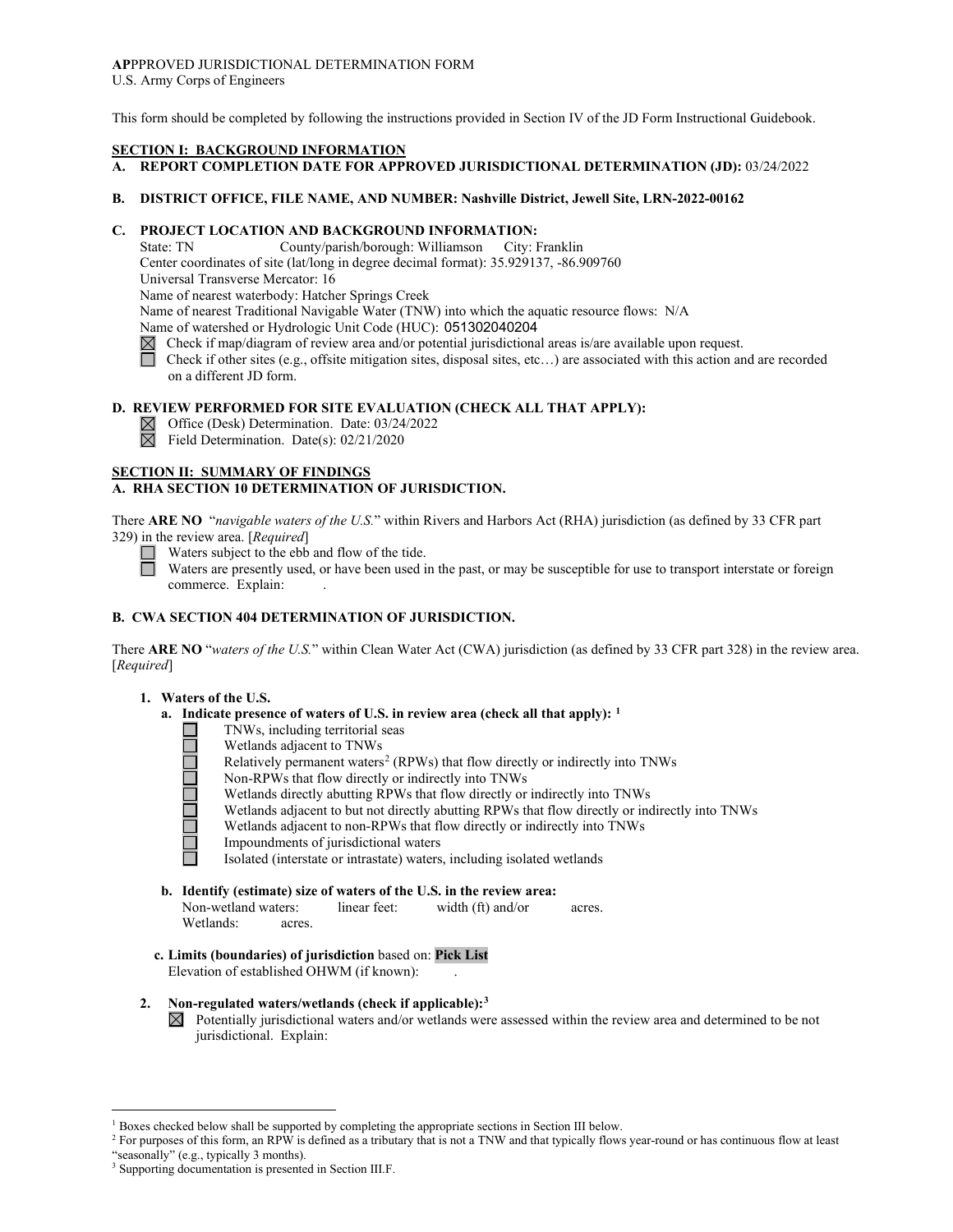**Wetland 1 was determined to be an artificial pond created by excavation in dry land to collect and retain water. The primary purpose of this was for either agricultural irrigation, or for primarily aesthetic reasons.** 

**Wetland 2 does not drain directly or indirectly to any waters of the U.S. and does not support a link to interstate or foreign commerce because it is not known to be used by interstate or foreign travelers for recreation or other purposes; it does not produce fish or shellfish that could be taken and sold in interstate or foreign commerce and is not known to be used for industrial purposes by industries in interstate commerce. LiDAR/DEM maps, historical imagery, previous disturbance, and previous documentation have confirmed that the resource is isolated from the other resources on site, with no outlet for flow. The USACE considers this aquatic feature isolated and non-jurisdictional under Section 404 of the CWA.**

#### **SECTION III: CWA ANALYSIS**

### **A. TNWs AND WETLANDS ADJACENT TO TNWs**

**The agencies will assert jurisdiction over TNWs and wetlands adjacent to TNWs. If the aquatic resource is a TNW, complete Section III.A.1 and Section III.D.1. only; if the aquatic resource is a wetland adjacent to a TNW, complete Sections III.A.1 and 2 and Section III.D.1.; otherwise, see Section III.B below**.

**1. TNW** 

Identify TNW: .

Summarize rationale supporting determination: .

#### **2. Wetland adjacent to TNW**

Summarize rationale supporting conclusion that wetland is "adjacent":

## **B. CHARACTERISTICS OF TRIBUTARY (THAT IS NOT A TNW) AND ITS ADJACENT WETLANDS (IF ANY):**

**This section summarizes information regarding characteristics of the tributary and its adjacent wetlands, if any, and it helps determine whether or not the standards for jurisdiction established under** *Rapanos* **have been met.** 

**The agencies will assert jurisdiction over non-navigable tributaries of TNWs where the tributaries are "relatively permanent waters" (RPWs), i.e. tributaries that typically flow year-round or have continuous flow at least seasonally (e.g., typically 3 months). A wetland that directly abuts an RPW is also jurisdictional. If the aquatic resource is not a TNW, but has year-round (perennial) flow, skip to Section III.D.2. If the aquatic resource is a wetland directly abutting a tributary with perennial flow, skip to Section III.D.4.** 

**A wetland that is adjacent to but that does not directly abut an RPW requires a significant nexus evaluation. Corps districts and EPA regions will include in the record any available information that documents the existence of a significant nexus between a relatively permanent tributary that is not perennial (and its adjacent wetlands if any) and a traditional navigable water, even though a significant nexus finding is not required as a matter of law.**

**If the waterbody[4](#page-1-0) is not an RPW, or a wetland directly abutting an RPW, a JD will require additional data to determine if the waterbody has a significant nexus with a TNW. If the tributary has adjacent wetlands, the significant nexus evaluation must consider the tributary in combination with all of its adjacent wetlands. This significant nexus evaluation that combines, for analytical purposes, the tributary and all of its adjacent wetlands is used whether the review area identified in the JD request is the tributary, or its adjacent wetlands, or both. If the JD covers a tributary with adjacent wetlands, complete Section III.B.1 for the tributary, Section III.B.2 for any onsite wetlands, and Section III.B.3 for all wetlands adjacent to that tributary, both onsite and offsite. The determination whether a significant nexus exists is determined in Section III.C below.** 

- **1. Characteristics of non-TNWs that flow directly or indirectly into TNW**
	- **(i) General Area Conditions:**

| Watershed size:          | <b>Pick List</b> |        |
|--------------------------|------------------|--------|
| Drainage area:           | <b>Pick List</b> |        |
| Average annual rainfall: |                  | inches |
| Average annual snowfall: |                  | inches |

- **(ii) Physical Characteristics:**
	- (a) Relationship with TNW: Tributary flows directly into TNW.

<span id="page-1-0"></span><sup>&</sup>lt;sup>4</sup> Note that the Instructional Guidebook contains additional information regarding swales, ditches, washes, and erosional features generally and in the arid West.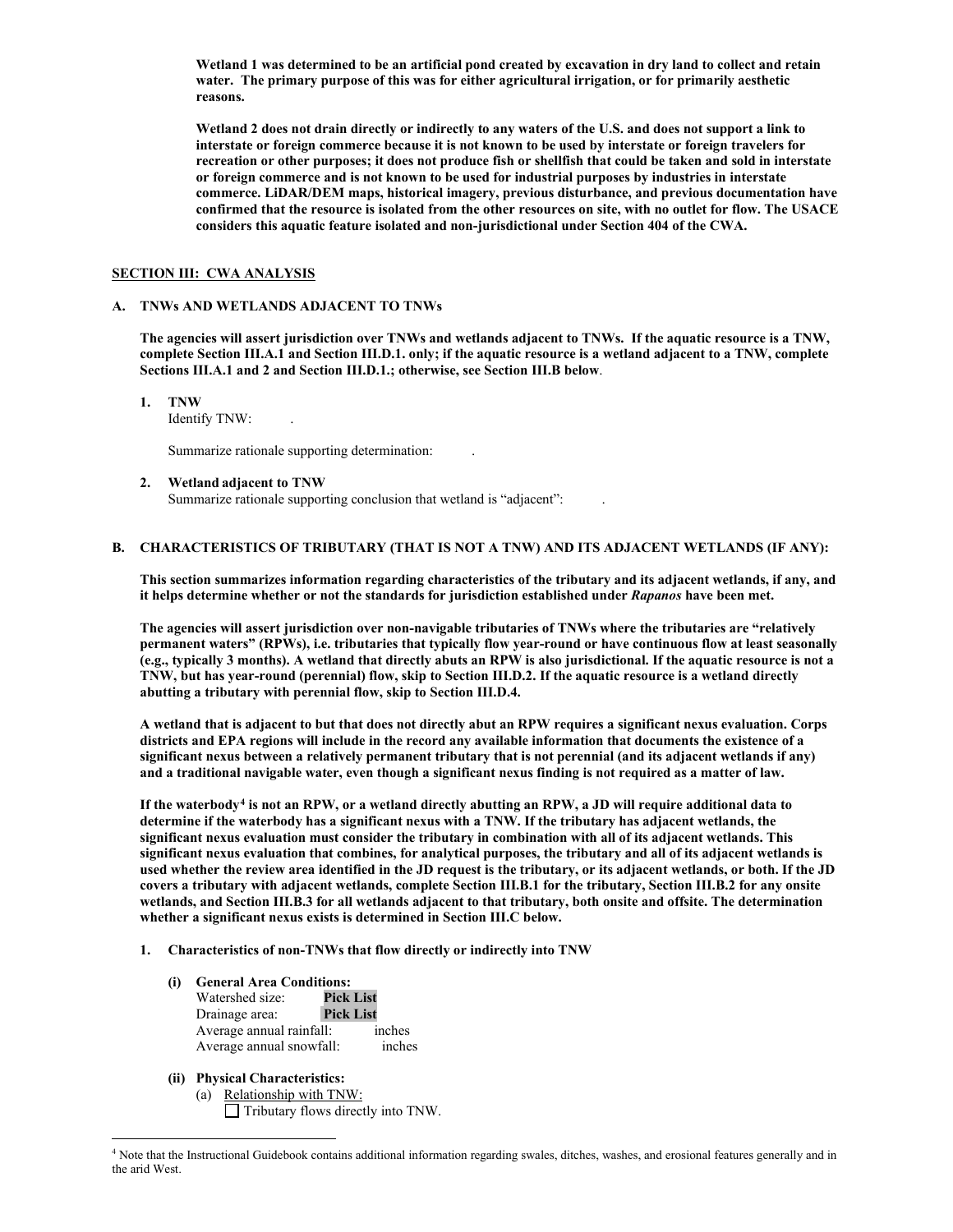| Tributary flows through Pick List tributaries before entering TNW.                                                                                                                                                                                                                                                                                                                                                                                                                                                                                                                      |
|-----------------------------------------------------------------------------------------------------------------------------------------------------------------------------------------------------------------------------------------------------------------------------------------------------------------------------------------------------------------------------------------------------------------------------------------------------------------------------------------------------------------------------------------------------------------------------------------|
| Project waters are Pick List river miles from TNW.<br>Project waters are Pick List river miles from RPW.<br>Project waters are Pick List aerial (straight) miles from TNW.<br>Project waters are Pick List aerial (straight) miles from RPW.<br>Project waters cross or serve as state boundaries. Explain:<br>Identify flow route to TNW <sup>5</sup> :<br>Tributary stream order, if known:                                                                                                                                                                                           |
| (b) General Tributary Characteristics (check all that apply):<br><b>Tributary</b> is:<br>$\Box$ Natural<br>Artificial (man-made). Explain:<br>Manipulated (man-altered). Explain:                                                                                                                                                                                                                                                                                                                                                                                                       |
| <b>Tributary</b> properties with respect to top of bank (estimate):<br>Average width:<br>feet<br>Average depth:<br>feet<br>Average side slopes: Pick List.                                                                                                                                                                                                                                                                                                                                                                                                                              |
| Primary tributary substrate composition (check all that apply):<br>$\Box$ Silts<br>Sands<br>Concrete<br>Cobbles<br>Muck<br>Gravel<br>$\Box$ Bedrock<br>Vegetation. Type/% cover:<br>Other. Explain:                                                                                                                                                                                                                                                                                                                                                                                     |
| Tributary condition/stability [e.g., highly eroding, sloughing banks]. Explain:<br>Presence of run/riffle/pool complexes. Explain:<br>Tributary geometry: Pick List<br>Tributary gradient (approximate average slope):<br>$\frac{0}{0}$                                                                                                                                                                                                                                                                                                                                                 |
| $(c)$ Flow:<br>Tributary provides for: Pick List<br>Estimate average number of flow events in review area/year: Pick List<br>Describe flow regime:<br>Other information on duration and volume:                                                                                                                                                                                                                                                                                                                                                                                         |
| Surface flow is: Pick List. Characteristics:                                                                                                                                                                                                                                                                                                                                                                                                                                                                                                                                            |
| Subsurface flow: Pick List. Explain findings:<br>$\Box$ Dye (or other) test performed:                                                                                                                                                                                                                                                                                                                                                                                                                                                                                                  |
| Tributary has (check all that apply):                                                                                                                                                                                                                                                                                                                                                                                                                                                                                                                                                   |
| Bed and banks<br>OHWM <sup>6</sup> (check all indicators that apply):<br>clear, natural line impressed on the bank<br>the presence of litter and debris<br>changes in the character of soil<br>destruction of terrestrial vegetation<br>shelving<br>the presence of wrack line<br>vegetation matted down, bent, or absent<br>sediment sorting<br>leaf litter disturbed or washed away<br>scour<br>sediment deposition<br>multiple observed or predicted flow events<br>abrupt change in plant community<br>water staining<br>other (list):<br>Discontinuous OHWM. <sup>7</sup> Explain: |
| If factors other than the OHWM were used to determine lateral extent of CWA jurisdiction (check all that apply):<br>$\sim 10$<br>$\Box$ High Tide Line indicated by:<br>Mean High Water Mark indicated by:                                                                                                                                                                                                                                                                                                                                                                              |
| oil or scum line along shore objects<br>survey to available datum;<br>fine shell or debris deposits (foreshore)<br>physical markings;<br>physical markings/characteristics<br>vegetation lines/changes in vegetation types.                                                                                                                                                                                                                                                                                                                                                             |

<span id="page-2-0"></span><sup>&</sup>lt;sup>5</sup> Flow route can be described by identifying, e.g., tributary a, which flows through the review area, to flow into tributary b, which then flows into TNW.

<span id="page-2-2"></span><span id="page-2-1"></span><sup>6</sup> A natural or man-made discontinuity in the OHWM does not necessarily sever jurisdiction (e.g., where the stream temporarily flows underground, or where the OHWM has been removed by development or agricultural practices). Where there is a break in the OHWM that is unrelated to the waterbody's flow regime (e.g., flow over a rock outcrop or through a culvert), the agencies will look for indicators of flow above and below the break.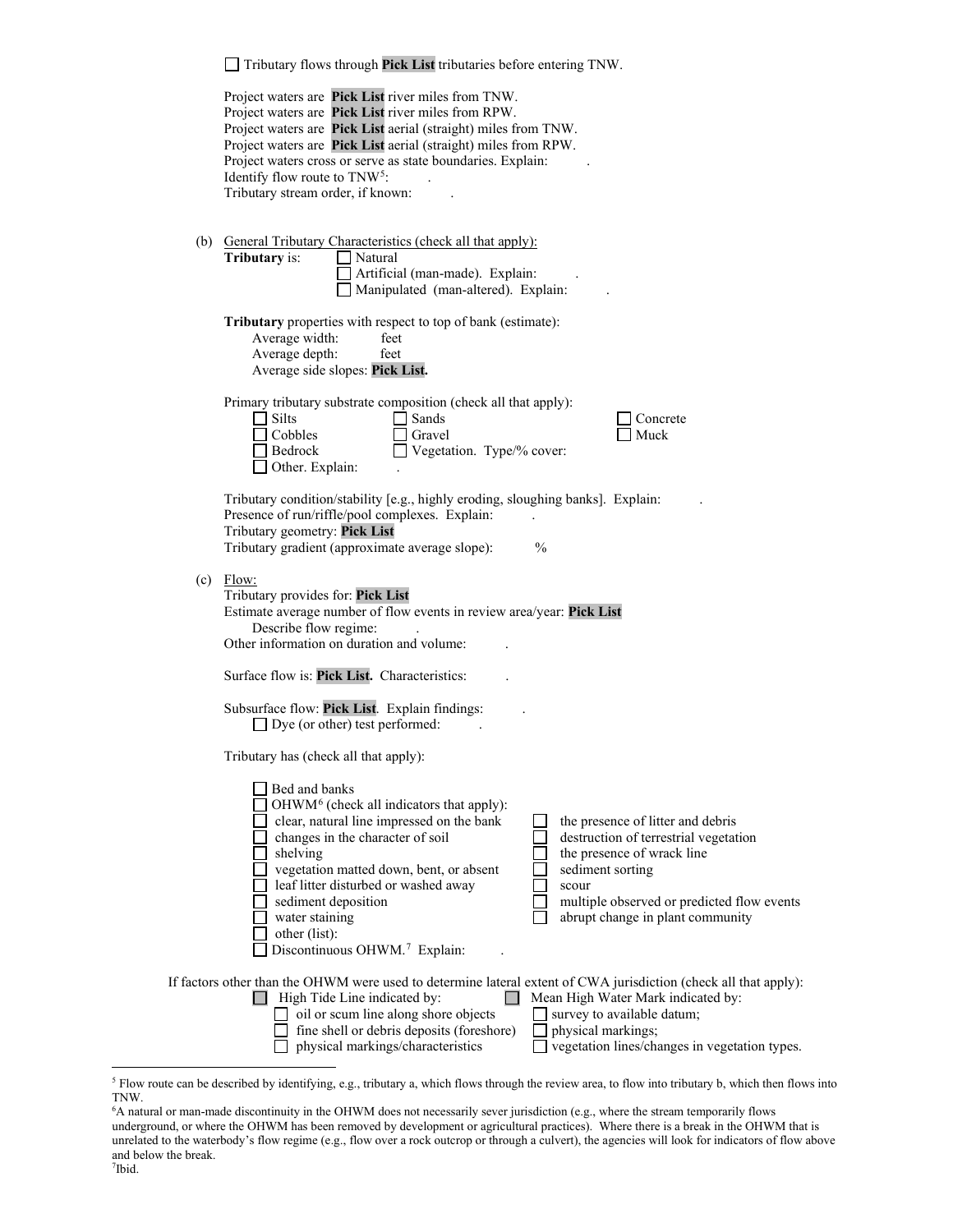

#### **(iii) Chemical Characteristics:**

Characterize tributary (e.g., water color is clear, discolored, oily film; water quality; general watershed characteristics, etc.). Explain:

Identify specific pollutants, if known: .

### **(iv) Biological Characteristics. Channel supports (check all that apply):**

- $\Box$ Riparian corridor. Characteristics (type, average width): .
	- Wetland fringe. Characteristics:
- Habitat for:
	- Federally Listed species. Explain findings:
	- Fish/spawn areas. Explain findings: .
	- Other environmentally-sensitive species. Explain findings: .
	- $\Box$  Aquatic/wildlife diversity. Explain findings:

#### **2. Characteristics of wetlands adjacent to non-TNW that flow directly or indirectly into TNW**

#### **(i) Physical Characteristics:**

(a) General Wetland Characteristics:

Properties: Wetland size: acres Wetland type. Explain: Wetland quality. Explain: Project wetlands cross or serve as state boundaries. Explain: .

(b) General Flow Relationship with Non-TNW: Flow is: Pick List. Explain:

> Surface flow is**: Pick List**  Characteristics: .

Subsurface flow: **Pick List**. Explain findings: .  $\Box$  Dye (or other) test performed:

#### (c) Wetland Adjacency Determination with Non-TNW:

## $\Box$  Directly abutting

Not directly abutting

Discrete wetland hydrologic connection. Explain: .

- Ecological connection. Explain: .
- Separated by berm/barrier. Explain: .
- (d) Proximity (Relationship) to TNW
	- Project wetlands are **Pick List** river miles from TNW. Project waters are **Pick List** aerial (straight) miles from TNW.
	- Flow is from: **Pick List.**

Estimate approximate location of wetland as within the **Pick List** floodplain.

#### **(ii) Chemical Characteristics:**

Characterize wetland system (e.g., water color is clear, brown, oil film on surface; water quality; general watershed characteristics; etc.). Explain:

Identify specific pollutants, if known:

### **(iii) Biological Characteristics. Wetland supports (check all that apply):**

- $\Box$  Riparian buffer. Characteristics (type, average width):
- $\Box$  Vegetation type/percent cover. Explain:
- Habitat for:
	- $\Box$  Federally Listed species. Explain findings:
	- $\Box$  Fish/spawn areas. Explain findings:
	- $\Box$  Other environmentally-sensitive species. Explain findings:
	- $\Box$  Aquatic/wildlife diversity. Explain findings:

#### **3. Characteristics of all wetlands adjacent to the tributary (if any)**

All wetland(s) being considered in the cumulative analysis: **Pick List**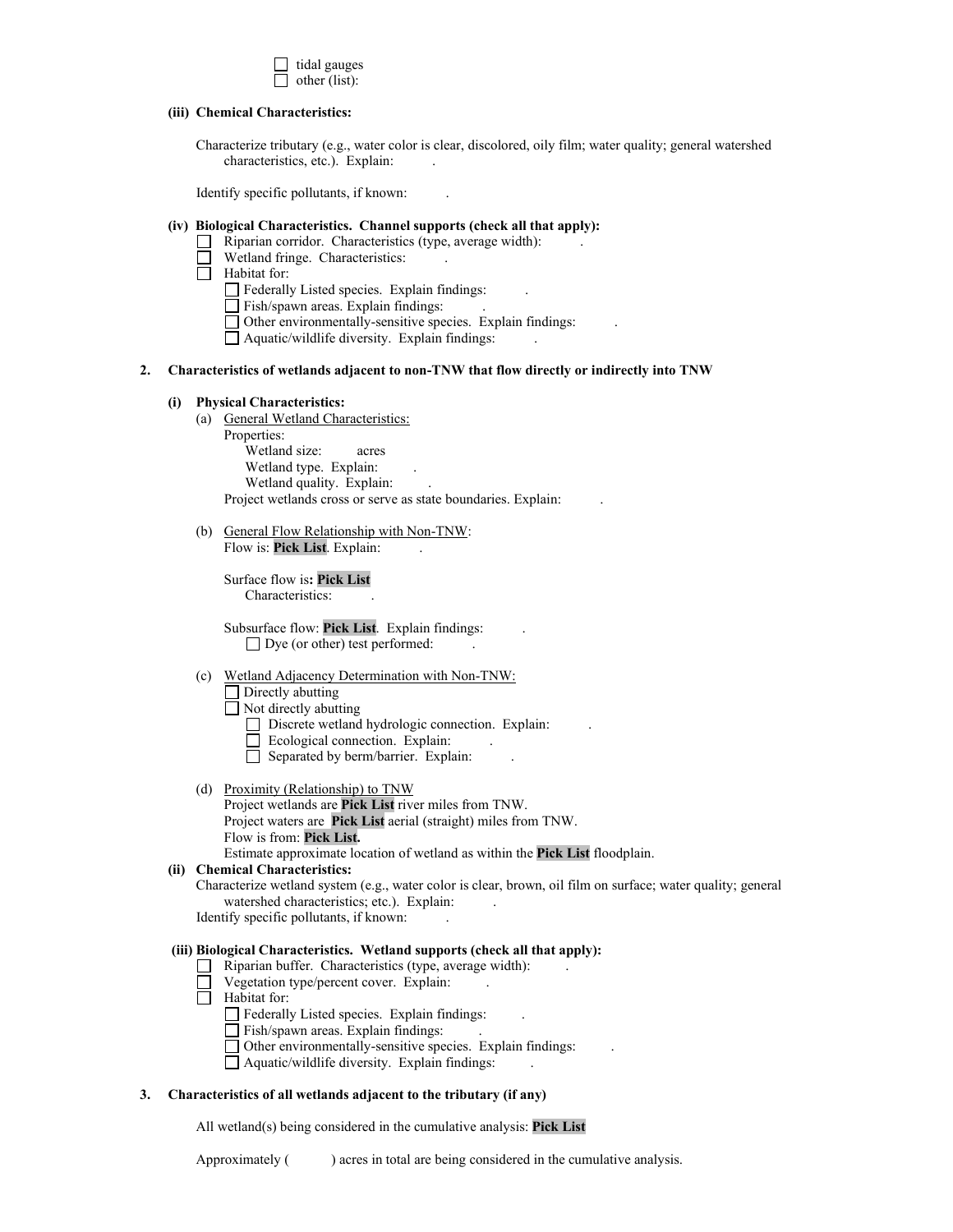For each wetland, specify the following:

| Directly abuts? $(Y/N)$ | Size (in acres) | Directly abuts? $(Y/N)$ | Size (in acres) |
|-------------------------|-----------------|-------------------------|-----------------|
|                         |                 |                         |                 |

Summarize overall biological, chemical and physical functions being performed: .

### **C. SIGNIFICANT NEXUS DETERMINATION**

**A significant nexus analysis will assess the flow characteristics and functions of the tributary itself and the functions performed by any wetlands adjacent to the tributary to determine if they significantly affect the chemical, physical, and biological integrity of a TNW. For each of the following situations, a significant nexus exists if the tributary, in combination with all of its adjacent wetlands, has more than a speculative or insubstantial effect on the chemical, physical and/or biological integrity of a TNW. Considerations when evaluating significant nexus include, but are not limited to the volume, duration, and frequency of the flow of water in the tributary and its proximity to a TNW, and the functions performed by the tributary and all its adjacent wetlands. It is not appropriate to determine significant nexus based solely on any specific threshold of distance (e.g. between a tributary and its adjacent wetland or between a tributary and the TNW). Similarly, the fact an adjacent wetland lies within or outside of a floodplain is not solely determinative of significant nexus.** 

#### **Draw connections between the features documented and the effects on the TNW, as identified in the** *Rapanos* **Guidance and discussed in the Instructional Guidebook. Factors to consider include, for example:**

- Does the tributary, in combination with its adjacent wetlands (if any), have the capacity to carry pollutants or flood waters to TNWs, or to reduce the amount of pollutants or flood waters reaching a TNW?
- Does the tributary, in combination with its adjacent wetlands (if any), provide habitat and lifecycle support functions for fish and other species, such as feeding, nesting, spawning, or rearing young for species that are present in the TNW?
- Does the tributary, in combination with its adjacent wetlands (if any), have the capacity to transfer nutrients and organic carbon that support downstream foodwebs?
- Does the tributary, in combination with its adjacent wetlands (if any), have other relationships to the physical, chemical, or biological integrity of the TNW?

#### **Note: the above list of considerations is not inclusive and other functions observed or known to occur should be documented below:**

- **1. Significant nexus findings for non-RPW that has no adjacent wetlands and flows directly or indirectly into TNWs.** Explain findings of presence or absence of significant nexus below, based on the tributary itself, then go to Section III.D:
- **2. Significant nexus findings for non-RPW and its adjacent wetlands, where the non-RPW flows directly or indirectly into TNWs.** Explain findings of presence or absence of significant nexus below, based on the tributary in combination with all of its adjacent wetlands, then go to Section III.D:
- **3. Significant nexus findings for wetlands adjacent to an RPW but that do not directly abut the RPW.** Explain findings of presence or absence of significant nexus below, based on the tributary in combination with all of its adjacent wetlands, then go to Section III.D: .

## **D. DETERMINATIONS OF JURISDICTIONAL FINDINGS. THE SUBJECT WATERS/WETLANDS ARE (CHECK ALL THAT APPLY):**

- **1. TNWs and Adjacent Wetlands.** Check all that apply and provide size estimates in review area:  $\Box$  TNWs: linear feet width (ft), Or, acres. Wetlands adjacent to TNWs: acres.
- **2. RPWs that flow directly or indirectly into TNWs.**
	- Tributaries of TNWs where tributaries typically flow year-round are jurisdictional. Provide data and rationale indicating that tributary is perennial: .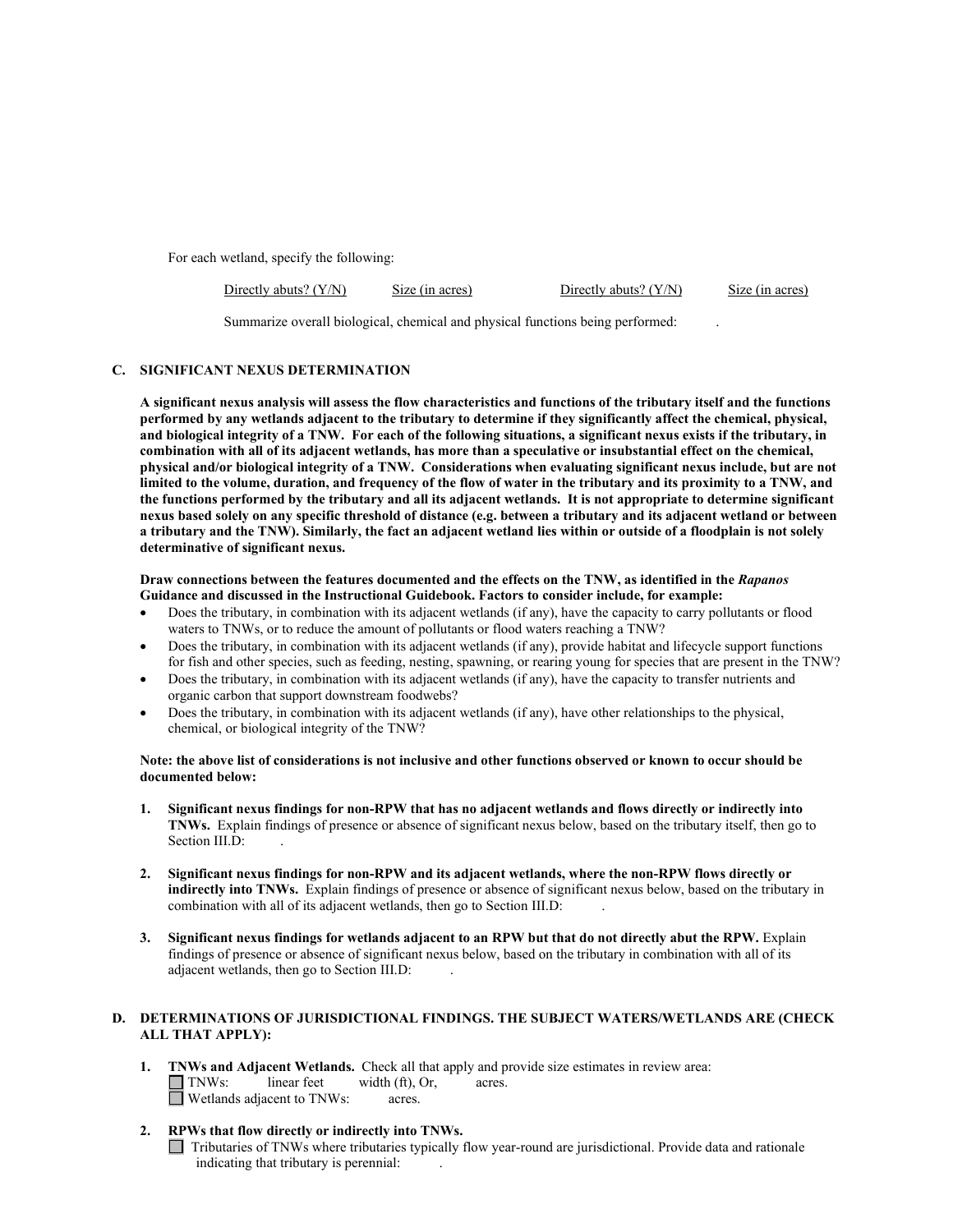|    | Tributaries of TNW where tributaries have continuous flow "seasonally" (e.g., typically three months each year)<br>are jurisdictional. Data supporting this conclusion is provided at Section III.B. Provide rationale indicating that<br>tributary flows seasonally:                                                                                                                                                     |
|----|---------------------------------------------------------------------------------------------------------------------------------------------------------------------------------------------------------------------------------------------------------------------------------------------------------------------------------------------------------------------------------------------------------------------------|
|    | Provide estimates for jurisdictional waters in the review area (check all that apply):<br>Tributary waters:<br>linear feet<br>width (ft).<br>Other non-wetland waters:<br>acres.<br>Identify type(s) of waters:                                                                                                                                                                                                           |
| 3. | Non-RPWs <sup>8</sup> that flow directly or indirectly into TNWs.<br>Waterbody that is not a TNW or an RPW, but flows directly or indirectly into a TNW, and it has a significant<br>nexus with a TNW is jurisdictional. Data supporting this conclusion is provided at Section III.C.                                                                                                                                    |
|    | Provide estimates for jurisdictional waters within the review area (check all that apply):<br>Tributary waters:<br>linear feet<br>width (ft).<br>Other non-wetland waters:<br>acres.<br>Identify type(s) of waters:                                                                                                                                                                                                       |
| 4. | Wetlands directly abutting an RPW that flow directly or indirectly into TNWs.<br>Wetlands directly abut RPW and thus are jurisdictional as adjacent wetlands.<br>Wetlands directly abutting an RPW where tributaries typically flow year-round. Provide data and rationale<br>indicating that tributary is perennial in Section III.D.2, above. Provide rationale indicating that wetland is<br>directly abutting an RPW: |
|    | Wetlands directly abutting an RPW where tributaries typically flow "seasonally." Provide data indicating that<br>tributary is seasonal in Section III.B and rationale in Section III.D.2, above. Provide rationale indicating that<br>wetland is directly abutting an RPW:                                                                                                                                                |
|    | Provide acreage estimates for jurisdictional wetlands in the review area:<br>acres.                                                                                                                                                                                                                                                                                                                                       |
| 5. | Wetlands adjacent to but not directly abutting an RPW that flow directly or indirectly into TNWs.<br>Wetlands that do not directly abut an RPW, but when considered in combination with the tributary to which they<br>are adjacent and with similarly situated adjacent wetlands, have a significant nexus with a TNW are jurisidictional.<br>Data supporting this conclusion is provided at Section III.C.              |
|    | Provide acreage estimates for jurisdictional wetlands in the review area:<br>acres.                                                                                                                                                                                                                                                                                                                                       |

#### **6. Wetlands adjacent to non-RPWs that flow directly or indirectly into TNWs.**

Wetlands adjacent to such waters, and have when considered in combination with the tributary to which they are adjacent and with similarly situated adjacent wetlands, have a significant nexus with a TNW are jurisdictional. Data supporting this conclusion is provided at Section III.C.

Provide estimates for jurisdictional wetlands in the review area: acres.

## **7. Impoundments of jurisdictional waters.[9](#page-5-1)**

As a general rule, the impoundment of a jurisdictional tributary remains jurisdictional.

- Demonstrate that impoundment was created from "waters of the U.S.," or<br>Demonstrate that water meets the criteria for one of the categories presented Demonstrate that water meets the criteria for one of the categories presented above (1-6), or
- Demonstrate that water is isolated with a nexus to commerce (see  $\overline{E}$  below).

### **E. ISOLATED [INTERSTATE OR INTRA-STATE] WATERS, INCLUDING ISOLATED WETLANDS, THE USE, DEGRADATION OR DESTRUCTION OF WHICH COULD AFFECT INTERSTATE COMMERCE, INCLUDING ANY SUCH WATERS (CHECK ALL THAT APPLY):[10](#page-5-2)**

- which are or could be used by interstate or foreign travelers for recreational or other purposes.
- $\Box$  from which fish or shellfish are or could be taken and sold in interstate or foreign commerce.

which are or could be used for industrial purposes by industries in interstate commerce.

□ Interstate isolated waters. Explain:

<span id="page-5-0"></span><sup>&</sup>lt;sup>8</sup>See Footnote #3.

 $9$  To complete the analysis refer to the key in Section III.D.6 of the Instructional Guidebook.

<span id="page-5-2"></span><span id="page-5-1"></span>**<sup>10</sup> Prior to asserting or declining CWA jurisdiction based solely on this category, Corps Districts will elevate the action to Corps and EPA HQ for review consistent with the process described in the Corps/EPA** *Memorandum Regarding CWA Act Jurisdiction Following Rapanos.*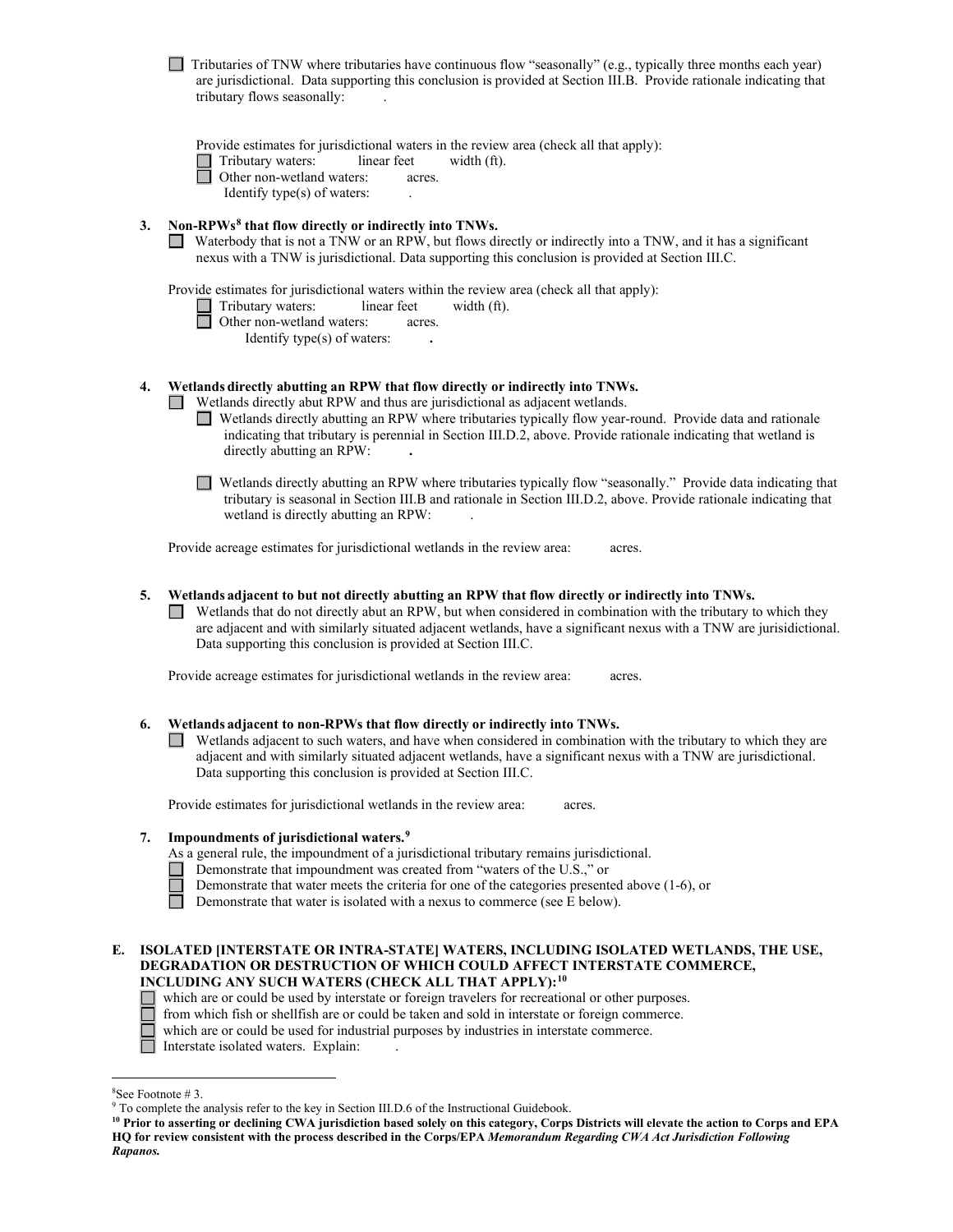#### **Identify water body and summarize rationale supporting determination:** .

Provide estimates for jurisdictional waters in the review area (check all that apply):

Tributary waters: linear feet width (ft).

**D** Other non-wetland waters: acres.

Identify type(s) of waters: **.**

**Wetlands:** acres.

## **F. NON-JURISDICTIONAL WATERS, INCLUDING WETLANDS (CHECK ALL THAT APPLY):**

- If potential wetlands were assessed within the review area, these areas did not meet the criteria in the 1987 Corps of Engineers Wetland Delineation Manual and/or appropriate Regional Supplements.
- Review area included isolated waters with no substantial nexus to interstate (or foreign) commerce.
	- $\boxtimes$  Prior to the Jan 2001 Supreme Court decision in "*SWANCC*," the review area would have been regulated based solely on the "Migratory Bird Rule" (MBR).
	- Waters do not meet the "Significant Nexus" standard, where such a finding is required for jurisdiction. Explain: **.**
- Other: (explain, if not covered above): **Wetland 1 was determined to be dug in uplands for aesthetic or agricultural reasons.**

Provide acreage estimates for non-jurisdictional waters in the review area, where the sole potential basis of jurisdiction is the MBR factors (i.e., presence of migratory birds, presence of endangered species, use of water for irrigated agriculture), using best professional judgment (check all that apply):

- **Non-wetland waters (i.e., rivers, streams):** linear feet width (ft).
- П Lakes/ponds: acres.

Other non-wetland waters: acres. List type of aquatic resource:

 $\overline{\boxtimes}$  Wetlands:

Wetland  $2 - 1.30$  acres.

Provide acreage estimates for non-jurisdictional waters in the review area that do not meet the "Significant Nexus" standard, where such a finding is required for jurisdiction (check all that apply):

- Non-wetland waters (i.e., rivers, streams): linear feet, width (ft).
- Lakes/ponds: acres.
- Other non-wetland waters: acres. List type of aquatic resource:
- Wetlands: acres.

## **SECTION IV: DATA SOURCES.**

- **A. SUPPORTING DATA. Data reviewed for JD (check all that apply -** checked items shall be included in case file and, where checked and requested, appropriately reference sources below):
	- $\boxtimes$  Maps, plans, plots or plat submitted by or on behalf of the applicant/consultant
	- $\boxtimes$ Data sheets prepared/submitted by or on behalf of the applicant/consultant.
		- $\boxtimes$  Office concurs with data sheets/delineation report.
		- Office does not concur with data sheets/delineation report.
		- Data sheets prepared by the Corps: .
		- Corps navigable waters' study: .
	- U.S. Geological Survey Hydrologic Atlas: .
		- $\boxtimes$  USGS NHD data.
		- USGS 8 and 12 digit HUC maps.
	- $\boxtimes$  U.S. Geological Survey map(s).
	- USDA Natural Resources Conservation Service Soil Survey. Citation: LRN-2018-00196\_20200122\_AJD-RQST.
	- $\boxtimes$  National wetlands inventory map(s). Cite name: LRN-2018-00196 20200122 AJD-RQST.
	- State/Local wetland inventory map(s):
	-

 $\boxtimes$ 

- FEMA/FIRM maps:<br>100-year Floodplain Elevation is: (National Geodectic Vertical Datum of 1929)
- $\boxtimes$  Photographs:  $\boxtimes$  Aerial (Name & Date): Google Earth accessed 3/24/2022
	- or  $\boxtimes$  Other (Name & Date):Consultant photos and Corps photos taken during site visits.
	- Previous determination(s). File no. and date of response letter: LRN-201-00196, February 11, 2021.
- $\Box$ Applicable/supporting case law: .
- П Applicable/supporting scientific literature: .
- $\boxtimes$  Other information (please specify):

## **B. ADDITIONAL COMMENTS TO SUPPORT JD:**